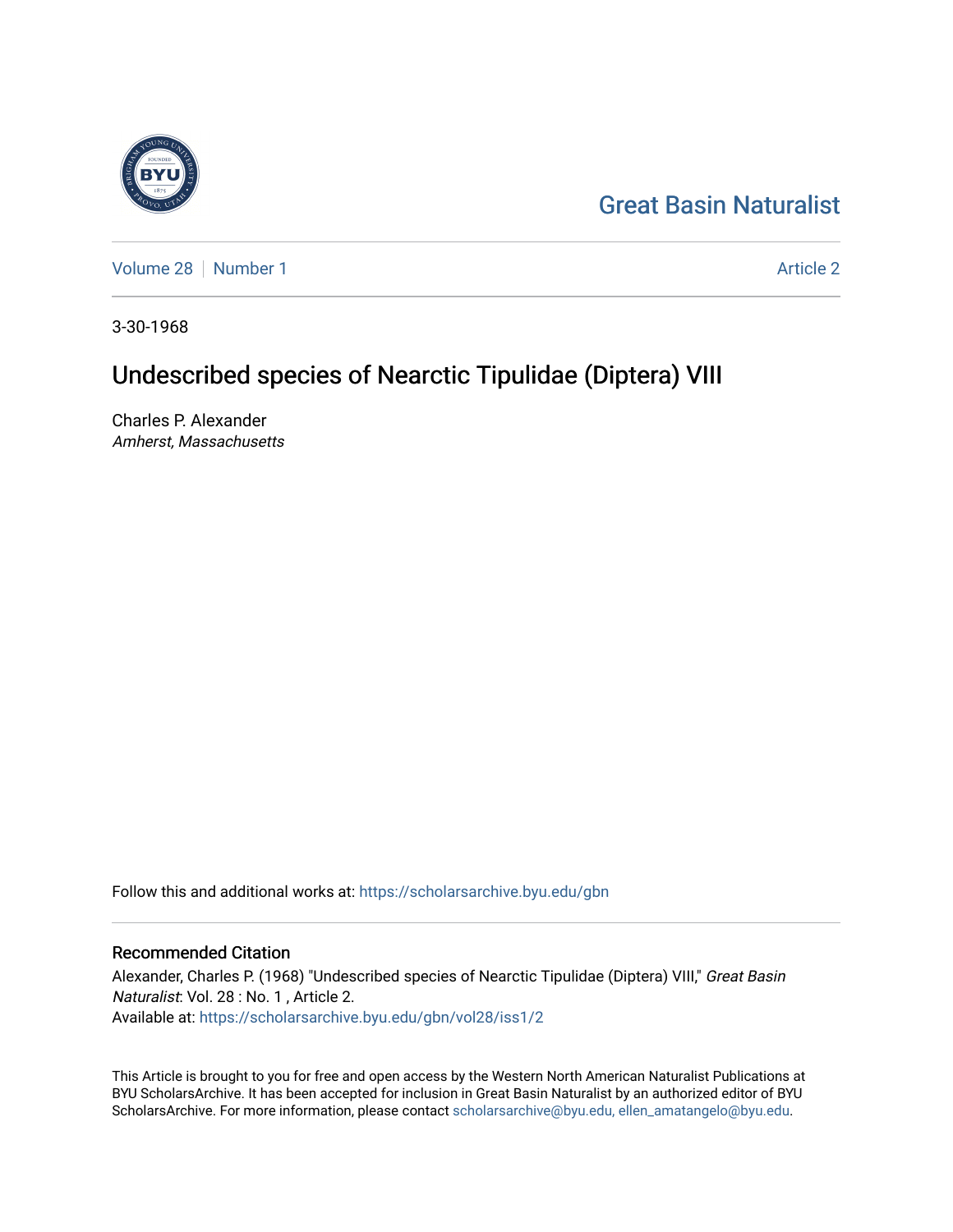# UNDESCRIBED SPECIES OF NEARCTIC TIPULIDAE (DIPTERA) VIII

#### Charles P. Alexander^

The species discussed herewith are from Alaska and the Canadian Northwest, having been collected by the late Owen Bryant, William C. Frohne, and by members of the Alexander-Smith collecting ex pedition to Alaska in 1952, including Mr. David L. Carson, Dr. Marion E. Smith, and the writer. A brief account of this trip may be found in an earlier paper (Alexander, C. P. The crane-flies of Alaska. Univ. Michigan. Mus. Zool., Misc. Publ. 90: 7; 1955). <sup>I</sup> express my sincere thanks to all of the above for the privilege of retaining the types of the species concerned.

### Tipula {Arctotipula) smithae, n.sp.

Allied to *miyadii*; general coloration of thorax blackened, heavily light gray pruinose, praescutum with four darker gray stripes; antennae relatively long, black throughout; femora brownish yellow, tips abruptly black, claws of male toothed; wings light brown, stigma freckled by light brown dots; male hypopygium with tergal lobes doubled by having a secondary lobule beneath each; outer dististyle broad, inner style with beak very slender, outer margin of style near base with a small lobule.

MALE.— Length about 15.5 mm.; wing 14.5 mm.; antenna about 4.3 mm.

Frontal prolongation of head brown, heavily light gray pruinose; nasus elongate, with long brownish yellow setae; palpi dark brown. Antennae black; scape elongate, nearly equal to the following three segments combined; basal enlargements of flagellar segments moderately developed, verticils shorter than segments. Head light gray, clearer on front and orbits, posterior vertex with vague indications of a brownish central line.

Pronotal scutum dark gray, scutellum horn yellow. Mesonotal praescutum blackened, heavily light gray pruinose, disk with four darker gray stripes, the intermediate pair narrow, united at anterior ends; posterior sclerites of notum blackened, heavily pruinose, parascutella conspicuously horn yellow; vestiture of notum whitened, relatively short and inconspicuous. Pleura darkened, heavily gray pruinose, dorsopleural membrane brownish yellow. Halteres with stem brownish yellow, knob light brown, apex pale. Legs with coxae light gray, with long pale setae; trochanters dark gray; femora brownish yellow, tips abruptly black; tibiae brownish yellow, inconspicuously darkened at outer end; tarsi black, proximal end of basitarsi paler; claws of male setuliferous. with a stout erect spine at

<sup>&#</sup>x27;Amherst, Massachusetts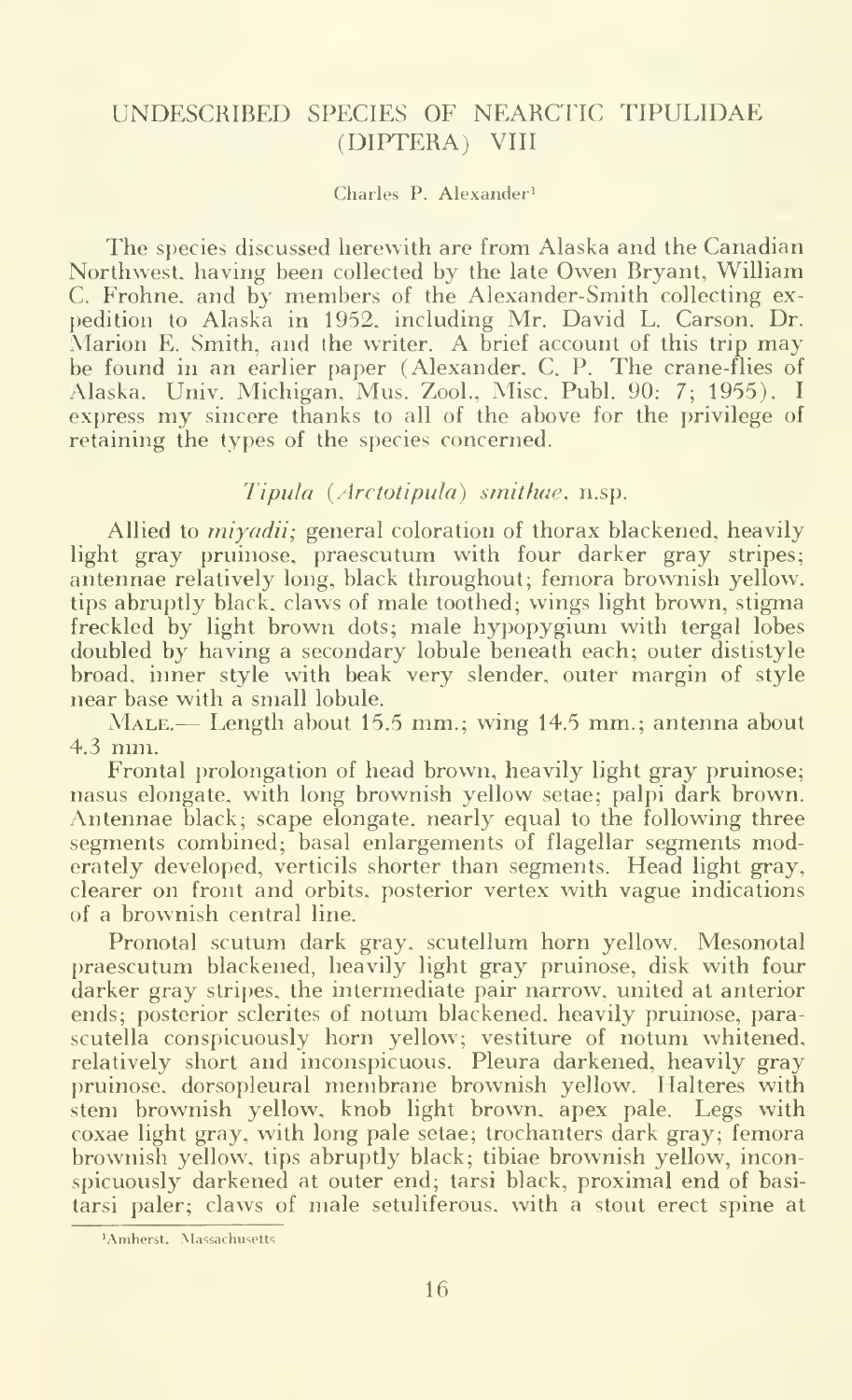near midlength. Wings tinged with light brown, costal field only slightly darker; stigma darker, the pattern comprised of microscopic brown dots; veins brown. Veins posterior to  $R$  glabrous, as common in the subgenus. Venation: Rs about two and one-half times  $R_{2+3}$ ; petiole of cell  $M_1$  a little less than  $m$ ;  $M_{3+1}$  short, from about onethird to two-thirds the basal section of  $M_{1+2}$ .

Abdomen with basal segment dark brownish gray, succeeding tergites orange yellow with a narrow dark brown central line that is interrupted at the posterior borders of the segments, lateral margins broadly yellowed; basal sternites dull orange, vaguely darkened medially; fifth and succeeding segments blackened, pruinose. Male hypopygium with lobes of tergite broadly obtuse to subtruncate at tips, separated by a narrow U-shaped emargination; lobes with a smaller darkened secondary lobule beneath each; surface of tergal plate with very abundant short black setae almost to base. Outer dististyle relatively broad, widest across the basal half, setae rela tively long, pale yellow, inconspicuous; inner style with beak very slender, narrowed gradually outwardly, tip subacute, spine at base blackened, gently curved; outer margin of style at base in region of the outer basal lobe setiferous and bearing a small lobule. Phallosome with aedeagus slender, the apophyses nearly as long, narrow, the outer half membranous. Eighth sternite with posterior border very gently convex, unmodified; setae small, not crowded.

Habitat.— Alaska.

HOLOTYPE,  $\sigma$ , Sable Pass, McKinley National Park, along the park highway. July 20, 1952 (Marion E. Smith).

The species is dedicated to the collector. Dr. Marion Estelle Smith, of the Entomological Department of the University of Massachusetts. The most similar species is *Tipula (Arctotipula) miyadii* Alexander, described from Paramushir Island, in the northern Kurils (Kuriles), Soviet Union. The latter differs in the shorter antennae, simple tarsal claws of male, uniformly darkened stigma, and especially in the details of the hypopygium. including the tergite and both disti styles. The beak of the inner style in the present fly is the most slender of any species of the subgenus so far made known.

#### Tipula (Yamatotipula) toklatensis, n.sp.

Size medium (wing of male to 13 mm.); general coloration of head and thorax opaque gray, praescutum with four darker brown stripes, notal vestiture short; wings faintly tinged with brown, stigma dark brown. *Rs* long, about twice  $R_{2+3}$ , cell  $M_1$  deep.  $M_{3+1}$  very short; abdomen with proximal tergites reddish, patterned with brown, sternites and outer segments dark brown; male hypopygium with posterior border of tergite produced into two parallel lobes provided with spinoid setae; outer dististyle elongate, expanded outwardly; phallosome simple, gonapophyses not developed; eighth sternite with central area of posterior border pale yellow, membranous, on either side with very long pale setae.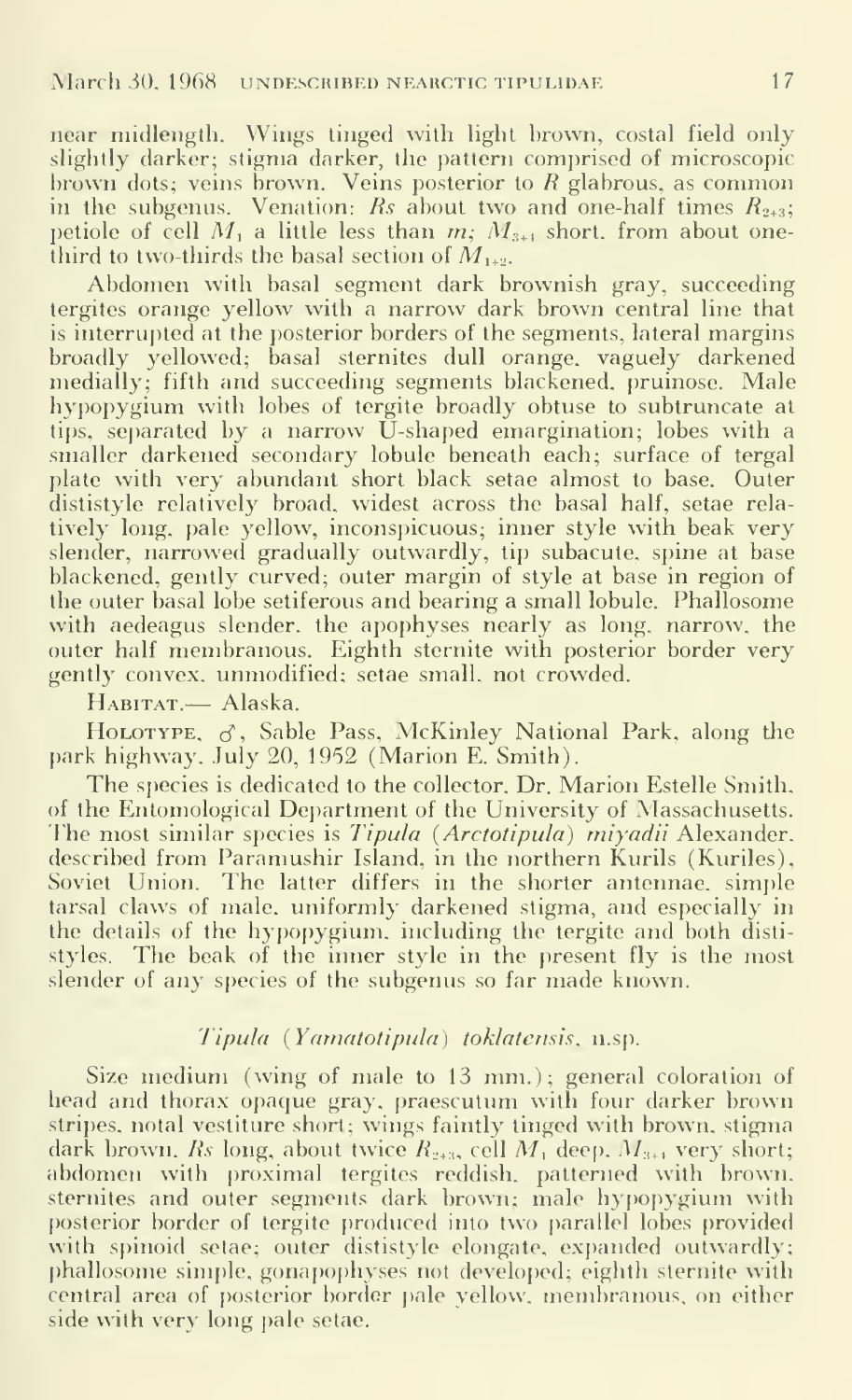MALE.— Length about 12-13 mm.; wing 12-13 mm.; antenna about <sup>5</sup> mm.

FEMALE.— Length about 14-15 mm.; wing 9-11 mm.; antenna about 2.5 mm.

Frontal prolongation of head dark brown above, broadly yellowed on sides, in cases the ventral surface weakly infuscated; nasus black, with long yellow setae; palpi dark brown. Antennae brownish black; flagellar segments of male with basal enlargements slightly developed, verticils shorter than the segments. Head light gray, occipital region restrictedly patterned with yellow.

Pronotal scutum gray, scutellum yellowed. Mesonotal prae scutum light gray, with four darker brown stripes, the broad central area somewhat paler, with a further vague darkened median line, interspaces with numerous very short yellow setae; scutum light gray, lobes vaguely darkened; posterior sclerites gray, parascutella light brown; pleurotergite gray, katapleurotergite with an elongate more yellowed area; vestiture of notum unusually short and inconspicuous. Pleura light gray, dorsopleural region buffy yellow; vesti ture of ventral pleurites short and inconspicuous. Halteres with stem light brown, knob dark brown. Legs with coxae gray, with long pale setae; trochanters brownish yellow; femora and tibiae light brown, tips brownish black; tarsi black, claws of male with a strong tooth. Wings faintly tinged with brown, stigma oval, dark brown; veins brown. Wings of female proportionately a little smaller than those of male. Veins beyond cord with numerous trichia, including also the outer ends of M, Cu and 2nd A. Venation: Sc long,  $Sc<sub>2</sub>$  ending shortly beyond midlength of Rs, the latter long, about twice  $R_{2+3}$ , cell  $M_1$ very deep, the petiole short, commonly about one-fourth to one-fifth m, in cases the two veins subequal;  $\tilde{M}_{3+4}$  very short, in cases punctiform, *m-cu* at base of  $M<sub>4</sub>$ .

Abdomen with basal segment gray, yellowed basally, tergites two to five reddish, darkened medially and less evidently as narrow sublateral lines, the lateral borders yellowed, sternites and outer segments dark brown, styli of male hypopygium light brown; abdominal vestiture relatively short, yellow, long and conspicuous on eighth sternite of male, as described. Ovipositor with cerci long and slender, straight, narrowed very gradually to the subacute tips, hypovalvae much shorter. Male hypopygium generally as in Yamatotipula, especially the tergite and inner dististyle, the other features, especially the outer dististyle and phallosome, different. Suture between tergite and the large basistyle indicated distally. ventral suture conspicuous, blackened, its cephalic end curved dorsally. Ninth tergite transverse, median area of posterior border produced into two lobes that are provided apically with numerous spinoid setae, the emargination narrow; outer lateral angles of tergite broadly rounded, pro vided with numerous small setae. Outer dististyle elongate, strongly expanded outwardly, widest across apex; inner style with beak slender, dorsal crest low; region of outer basal lobe large and complex, including a narrowed blackened lobe that occupies the position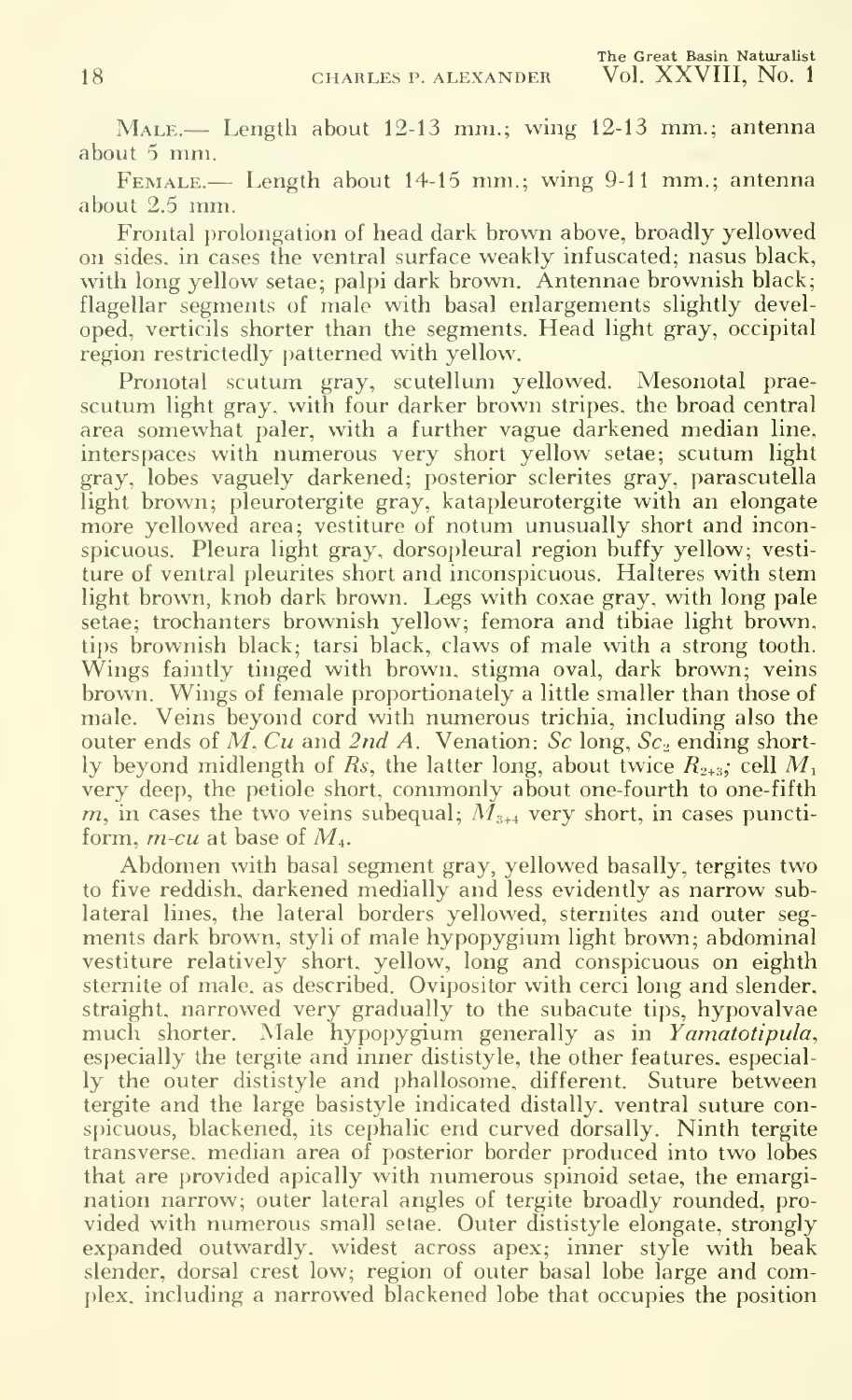normal for the lower beak, and a broader flattened plate with three acute points along its margin, the most basal one larger. Phallosome a simple rod. terminating in a small decurved subapical point, ap physes apparently not developed. Eighth sternite extensive, posterior border with a broad central light yellow membranous area, the margin thus appearing generally concave; on either side of midline the tergite with a concentration of very long pale setae.

HABITAT.— Alaska.

HOLOTYPE,  $\sigma$ , Toklat River, McKinley National Park, along the park highway, July 20, 1952 (David L. Carson). ALLOTOPOTYPE, 9. pinned with a paratype male. PARATOPOTYPES, 14  $\sigma \sigma$ , 1  $\varphi$ , with the types, on six pins.

I am assigning this interesting species to the subgenus Yamatotipula Matsumura with some question. While agreeing in some features of the hypopygium, including the tergite and inner disti style, the fly differs in other respects, as the outer dististyle, phallo some, and eighth sternite. In its general appearance it suggests species such as  $Tipula$  (Yamatotipula) dejecta Walker, T.  $(Y<sub>i</sub>)$  grenfelli Alexander, and others. Certain features of venation and hypopygial structure likewise suggest the genus Nephrotoma Meigen but the species unquestionably is referrable to the assigned genus.

### Erioptera (Psiloconopa) chaetophora, n.sp.

Size small (wing of male about 4 mm.); general coloration of head and thorax light gray; head and thorax, including the pleura, with conspicuous stout black setae; tips of femora and tibiae slightly dilated; wings pale brown, veins unusually glabrous, cell  $M<sub>2</sub>$  open by atrophy of basal section of  $M_3$ ; male hypopygium with outer dististyle blackened, terminating in three unequal points or blades; arms of aedeagus long and sinuous, narrowed gradually into slender points.

MALE.— Length about 4.5 mm.; wing 4.1 mm.

Rostrum brown, palpi black. Antennae with scape obscure yellow, pedicel brownish black, flagellum black; flagellar segments oval, the terminal pair partially fused; verticils shorter than the segments, the outer ones longer. Head light gray, vertex and genae with stout black setae, the more lateral ones longer, all slightly porrect.

Thoracic dorsum light gray, pseudosutural foveae black; scutel lum dark brown medially, more reddened behind, parascutella ob scure yellow; pronotum. praescutal interspaces and mesal parts of scutal lobes with conspicuous stout erect black setae. Pleura variegated light yellow and gray, the latter pattern including the ventral anepisternum, sternopleurite, meron and metapleura; sparse scattered erect black setae on all pleural sclerites with the exception of the meron. Halteres light yellow. Legs with coxae grayish brown, with sparse black setae; trochanters obscure yellow; femora brownish yellow, tips of fore and middle pairs narrowly dilated, brownish black, the posterior pair scarcely enlarged or darkened; tibiae of all legs obscure yellow, bases and the slightly dilated apices dark brown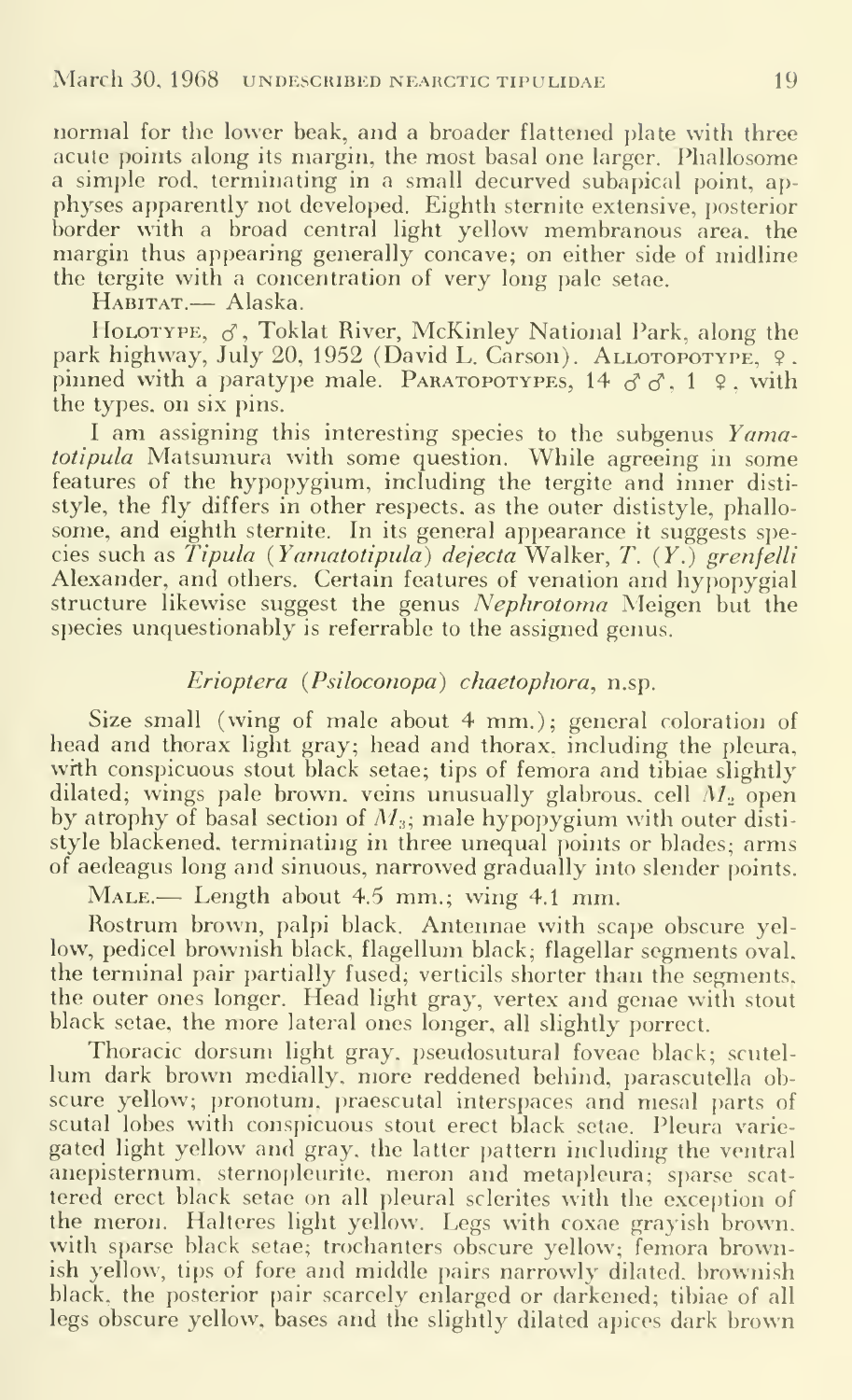to brownish black; proximal tarsal segments yellow, outer three brownish black to black; vestiture of legs small and weak, longer at tips of all segments. Wings pale brown, prearcular and costal fields light yellow, stigma scarcely more darkened; veins pale brown, more yellowed in the brightened fields. Wing veins unusually glabrous, the costal series short; sparse scattered trichia on veins  $\tilde{R}_1$  and  $R_{1+2}$ , with about fifteen on distal section of  $R_5$ , concentrated on outer third. Venation:  $Sc_1$  ending about four-fifths  $\widetilde{R}_s$ ,  $Sc_2$  retracted;  $R_{2+3+4}$  slightly longer than  $R_{2+3}$  or basal section of  $R_5$ ; cell  $M_2$  open by atrophy of basal section of  $M_3$ ; cell 2nd  $M_2$  longer than its petiole, m lacking, vein  $M_i$  being in nearly longitudinal alignment with  $M_{1+2}$ ; m-cu shortly before fork of  $M$ ; Anal veins divergent, 2nd A curved gently to margin.

Abdominal tergites brownish gray, lateral borders light yellow; sternites and hypopygium brownish yellow. Male hypopygium with tergite relatively small and narrow, posterior border nearly truncate. Basistyle slender, dististyles terminal; outer style blackened distally, bifid at apex, the smooth blade unequally bispinous, the second blade with microscopic denticles at apex and along outer margin; inner style' very broad, smooth, apex obtuse. Gonapophyses appearing as simple blackened hooks, the outer third somewhat angularly bent into a long spine. Arms of aedeagus appearing as longer pale blades that narrow very gradually into very slender divergent spines.

Habitat.— Canadian Northwest Territories.

HOLOTYPE,  $\sigma$ , Good Hope, District of Mackenzie, along Mackenzie River, August 22, 1929 (Owen Bryant); No. 73. Note attached by Bryant "Has this thing got rheumatism?", referring to the en larged apices of the femora and tibia.

The present fly is quite distinct from all other regional members of the subgenus in the chaetotaxy of the head and thorax, the venation, particularly of the medial field, the nearly glabrous wing veins, and the hypopygial structure. In its venation it is most similar to Erioptera (Psiloconopa) mckinleyana Alexander, of Alaska, which is readily told by the lack of modified body setae, normal legs, trichi ation of the wing veins, and the structure of the male hypopygium.

## Erioptera {Symplecta) platymera, n.sp.

General coloration of thorax brownish gray, patterned with darker brown and light yellow; wings faintly tinted, with diffuse brown markings; male hypopygium with dististyles terminal, outer style ending in either three or four blackened points, inner style a flat tened blade that is gently widened outwardly, apex very obtuse to subtruncate; gonapophyses appearing as broad flattened dark-colored blades, the inner apical angle produced into a strong black spine, apophysis without an accessory blade or lobe.

Male.— Length about <sup>6</sup> mm.; wing 5.8 mm.

Head broken. Pronotum light gray, darker laterally, pretergites and propleura yellowed. Mesonotal praescutum brownish gray, the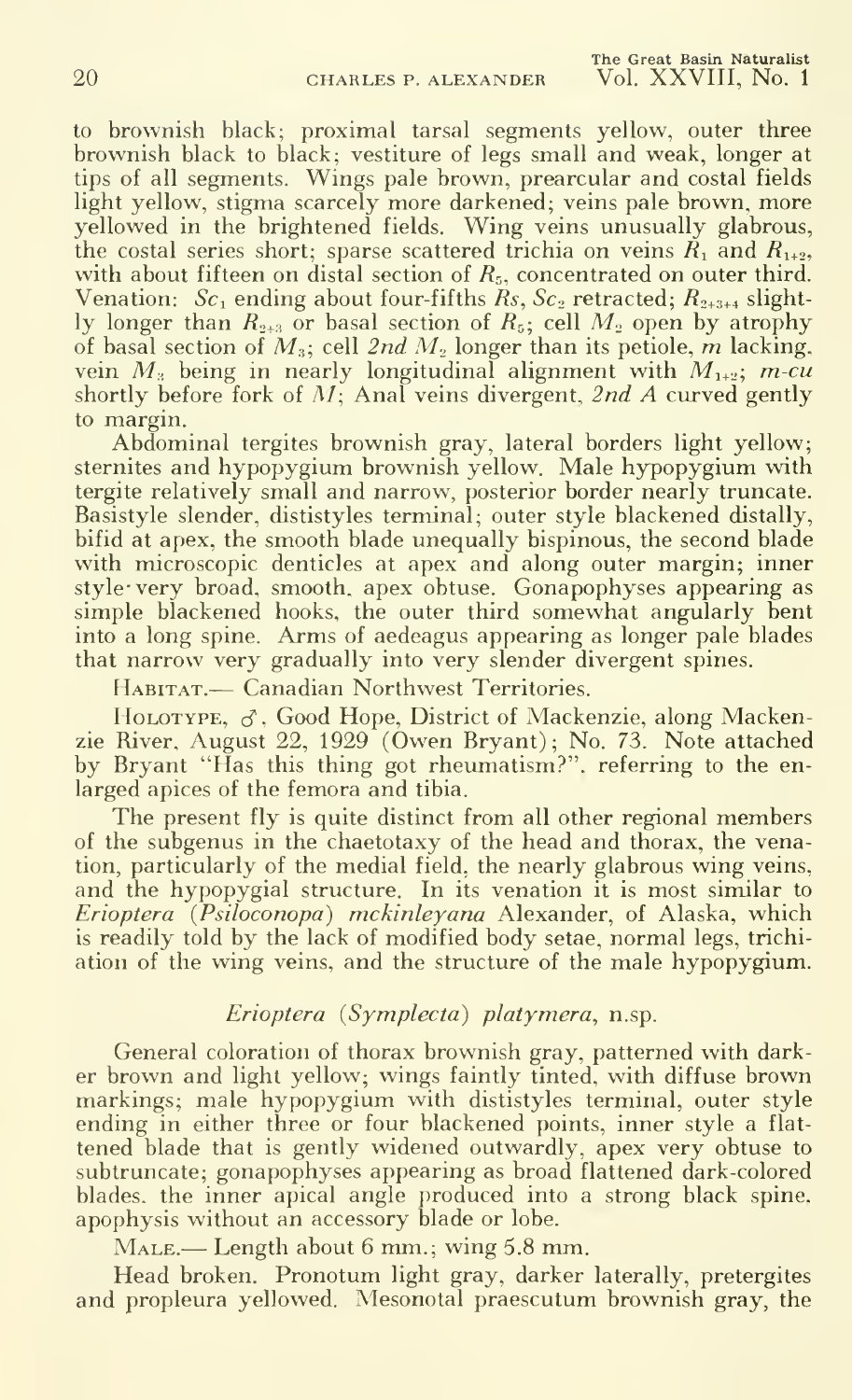interspaces narrowly and vaguely darker brown, humeral region yellowed, pseudosutural foveae black; posterior sclerites of notum brownish gray, posterior borders of scutal lobes, lateral margins of mediotergite and cephalic area of pleurotergite yellowed; praescutum and scutum with conspicuous erect white setae. Pleura with mesepisternum, meron and metapleura brownish gray, pteropleurite ob scure yellow. Halters with stem pale yellow, under end of knob weakly darkened. Legs with coxae brownish gray; trochanters ob scure yellow; remainder of legs dark brown. Wings faintly tinted, with vague more whitened areas; a diffuse brown pattern includes clouds at origin of Rs, cord, top of  $R_{1+2}$ , supernumerary crossvein in cell  $R_3$  and outer end of cell *1st*  $M_2$ ; veins dark brown. Venation:  $Sc<sub>2</sub>$  opposite origin of Rs; supernumerary crossvein at near midlength of cell  $R_3$ ; m-cu about one-half its length before fork of M; terminal loop of vein 2nd A small.

Abdomen dark brown. Male hypopygium with dististyles ter minal; outer style with stem stout, at apex divided into two more blackened arms that subdivide into one or two points that terminate in three or four obtuse knobs; inner style a flattened blade that widens gently outwardly, apex very obtuse to subtruncate. Gonapophyses appearing as broad flattened dark-colored blades, the inner apical angle produced into a strong black spine, the remaining outer margin with microscopic points; no accessory blade or lobe as in  $\alpha$  or  $hybrida$ . Terminal filaments of aedeagus slender.

HABITAT.— Canada (Yukon).

HOLOTYPE,  $\sigma$ , Alaska Highway, Mile 1152, along Lake Creek, July 7, 1952 (C. P. Alexander).

Erioptera (Symplecta) platymera is told readily from the four other regional members of the subgenus by the structure of the male hypopygium, particularly the broad gonapophyses, which has sug gested the specific name. The hypopygia of the other species were figured by the writer in an earlier paper (Univ. Michigan. Mus. Zool.. Misc. Publ. 90:28-30, figs. 33-36; 1955). The species con cerned are E.  $(S)$  cana (Walker), E.  $(S)$  hybrida (Meigen), E. (S.) sheldoni Alexander and E. {S.) sunwapta Alexander.

# Ormosia {Parormosia) frohnearum, n.sp.

Allied to *divergens*; general coloration of the body dark brown; antennae relatively long, exceeding one-fourth the length of wing; wings weakly tinged with brown,  $M_{3+4}$  long, subequal to  $M_4$ ; male hypopygium with apex of lobe of tergite truncate; outer dististyle bifid, outer arm <sup>a</sup> slender rod, inner arm stout, curved, at apex with a single powerful spine and numerous smaller points; inner style with apex expanded into <sup>a</sup> triangular blade, the outer margin with about eight long setae.

MALE.— Length about 5 mm.; wing 5.2 mm.; antenna about 1.6 mm.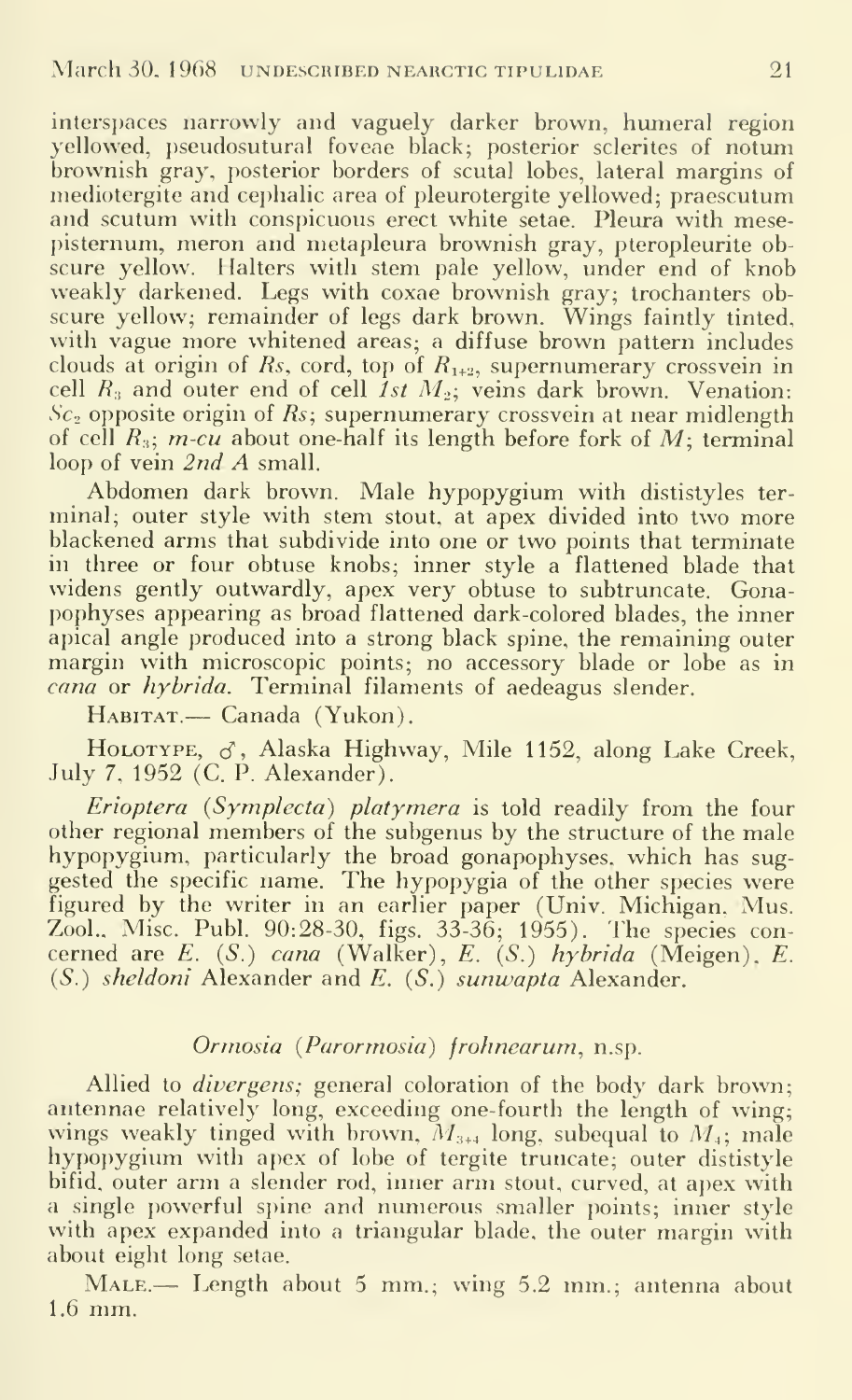Rostrum and palpi dark brown. Antennae relatively long, dark brown throughout; flagellar segments long-oval, with abundant deli cate white setulae, verticils very small. Head brown.

Thorax almost uniformly dark brown; pretergites obscure yellow. Halteres brownish yellow, the large knobs clearer yellow. Legs with coxae yellowish brown; trochanters yellow; remainder of legs brown. Wings with <sup>a</sup> weak brownish tinge, prearcular field slightly more yellowed, stigmal area scarcely darker than the ground; veins light brown. Venation:  $Sc_1$  ending shortly beyond the slightly oblique  $R_2$ ; cell  $M_2$  open by atrophy of m;  $M_{3+4}$  long, subequal to  $M_4$  in *divergens* much shorter, approximately one-fourth  $M_i$ ; *m-cu* close to fork of M; Anal veins divergent.

Abdomen, including hypopygium, dark brown. Male hypopygium quite different from that of divergens, especially the tergite and dististyles. Ninth tergite with apex of outer lobe truncate; surface with abundant relatively small setae. Outer dististyle conspicuously bifid, the outer arm a slender rod, on inner face near base with a spine or spur; inner arm much stouter, strongly curved, apex with a single powerful spine and several smaller ones; inner style with stem slender, apex extended laterad into a triangular blade, the outer margin with about eight long setae.

HABITAT.— Alaska (First Judicial District).

HOLOTYPE,  $\sigma$ , Auke Bay, Juneau, July 10, 1952 (William C. Frohne).

The species is named for the Frohne family, William C. and Gertrude Frohne, with their son Richard who was 13 years of age in 1952 when the species was taken. <sup>I</sup> am greatly indebted to the Frohnes for several new and rare crane flies that were taken in the Juneau area, chiefly in 1952. At that time, Dr. Frohne was Senior Scientist (Entomology), in the Department of Health, Education and Welfare, Alaska. Presently he is with the Alaska Methodist University, Anchorage, Alaska.

The nearest relative of the present fly is *Ormosia (Parormosia)* divergens (Coquillett), with a wide distribution in western North America. This differs particularly in the venation and in the hypopygial structure, especially the tergite and dististyles.

## Molophilus (Molophilus) frohnei, n.sp.

Size large (wing of male 6 mm.); mesonotum grayish brown, praescutum light yellow laterally; rostrum, palpi and proximal an tennal segments black; halteres yellow; wings light yellow, trichia light brown; male hypopygium with mesal and ventral lobes of basistyle distal in position, placed beyond the point of insertion of the dististyles; inner dististyle nearly straight throughout, outer half narrowed into a strong spine, its margin with numerous microscopic spinules.

MALE.— Length about 5.5 mm.; wing 6 mm.